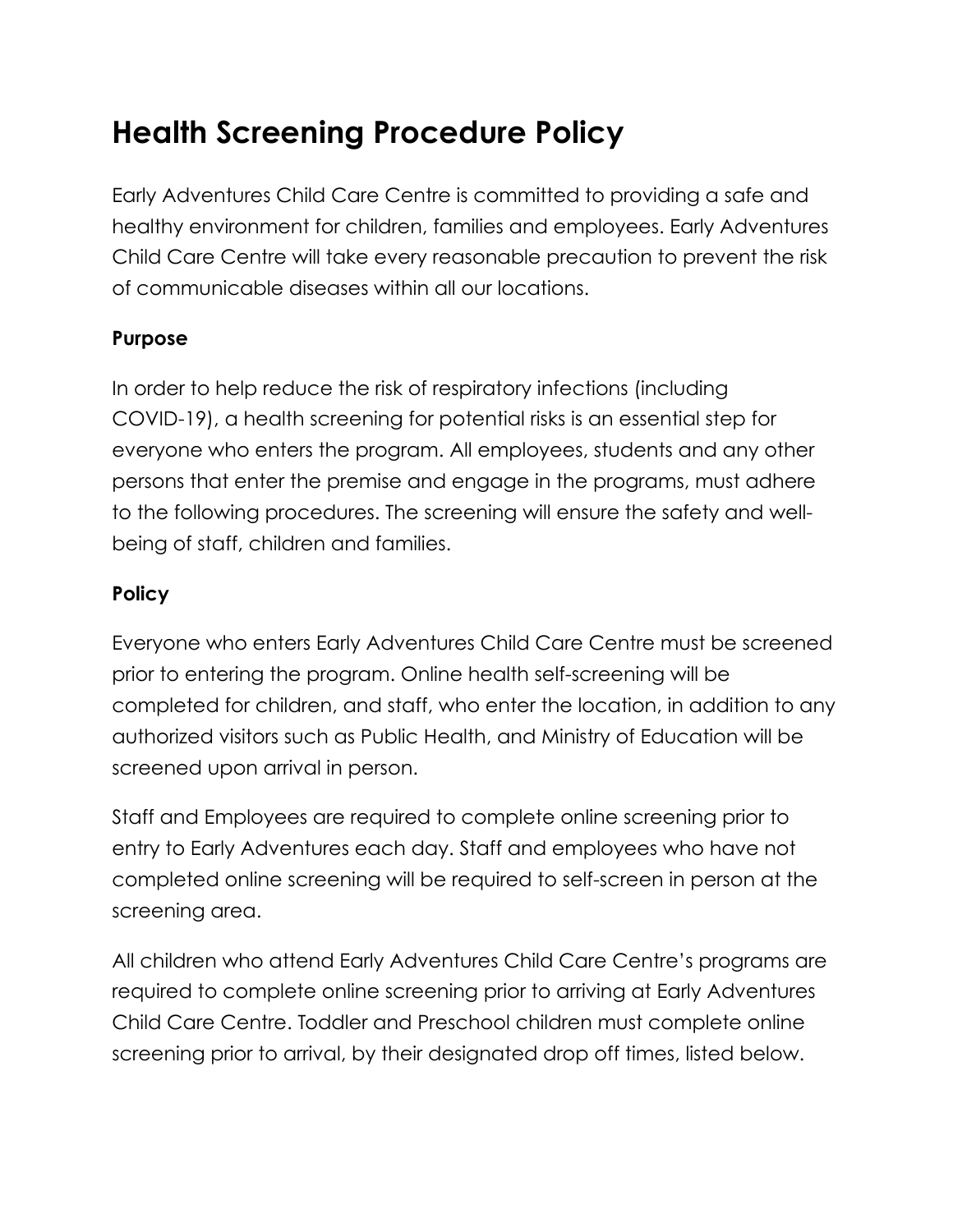Kindergarten and School Age children will be required to submit the online screening form for 10:00 am.

## **Online Screening Form: https://forms.gle/UUnTnVCzHzdH8eV38**

In Person Screening will only apply to outside visitors who come into the centre. This includes: Ministry of Education workers, Toronto Public Health workers, and AQI.

Early Adventures Child Care Centre will ensure the following are completed:

- Complete the health screening training with all employees
- Identify/set up the location and staffing of the screening table
- Maintain a minimum of 2 meters distance between staff conducting screening and the person being screened
- Employees conducting the screening and escorting the children into the program must be wearing a mask
- Dropping off of children should be staggered to avoid long lines when waiting to be screened. Early Adventures Child Care Centre may require parents to wait in cars and will call parents forward as they arrive.
- Early Adventures Child Care Centre will place front entrance signage identifying the screening process outside and directly inside child care centre doors. Procedures will also be sent to families prior to implementation. It is suggested that the procedures are all shared with any one dropping off or picking the child.
- Hand sanitizer will be placed at the screening table. It will be placed in a visible spot for all employees and clients entering the building.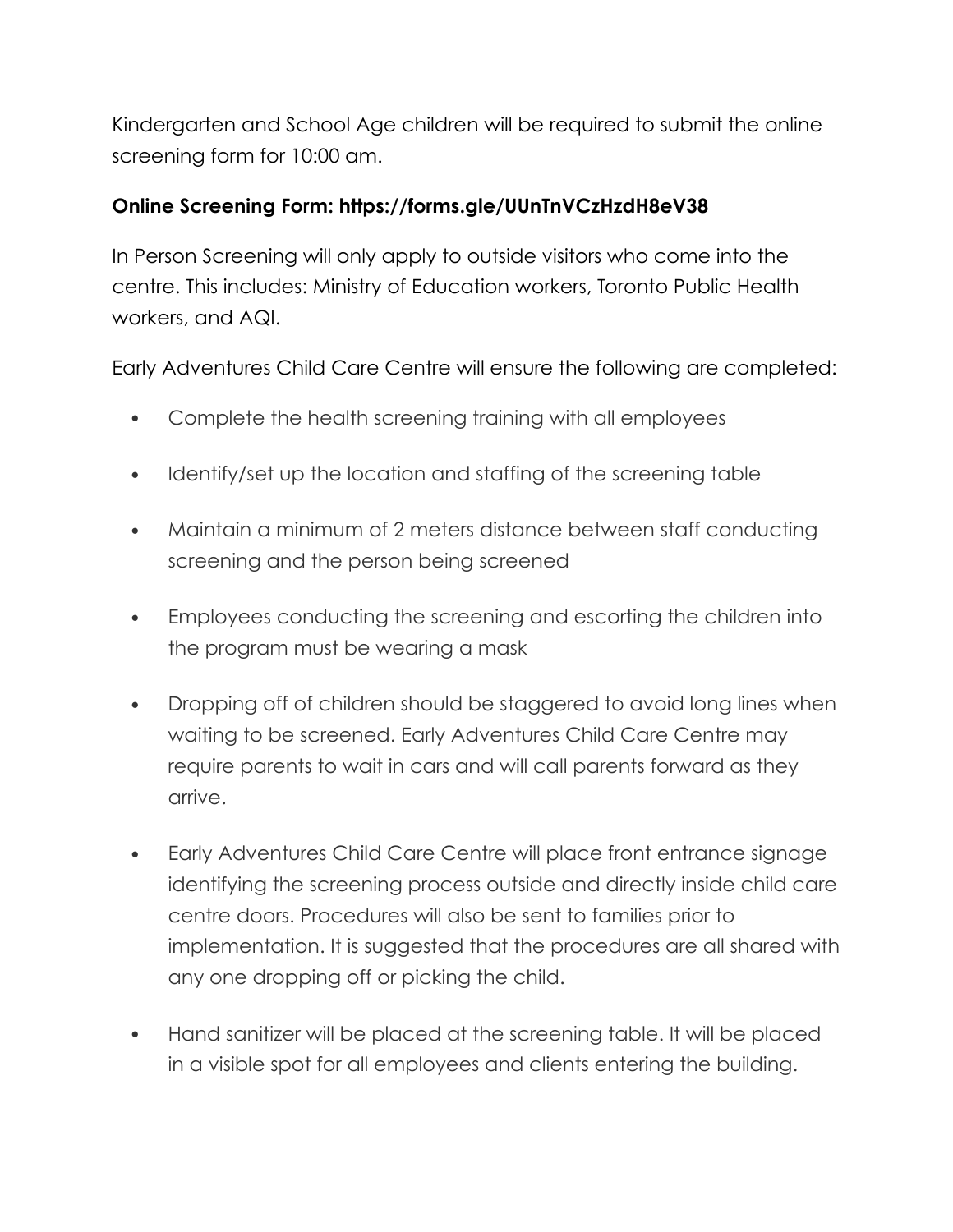- Early Adventures Child Care Centre will ensure that the health screening area is disinfected regularly throughout the day.
- Health screening questions are for the parent/guardian to answer on their and their child's behalf, and for staff. This information will be collected and stored in a manner that protects the privacy of the individuals. The information will be required for any Public Health visits or Ministry of Education visits.
- Parents/guardians are not permitted past the health screening line and only one parent/guardian is permitted into the screening area
- Attendance records including the time arriving and the time departing.
- Parents/guardians are not permitted into the child care centre
- Early Adventures Child Care Centre will have all Toronto Public Health resources available for anyone who does not pass the screening.

# **Drop Off:**

To ensure health and safety as well as stringent infection prevention and control practices, we will receive your child at the parking lot entrance of the school. At this time, our staff will greet you and confirm that the online health screening form has been submitted. The welfare of every child and adult will depend on all occupants of the building being truthful and upfront about any possible symptoms.

Children will not be allowed to enter the building if they cannot successfully pass the screening tool. As the drop off process will take time, we have arranged designated drop off times according to your child's classroom.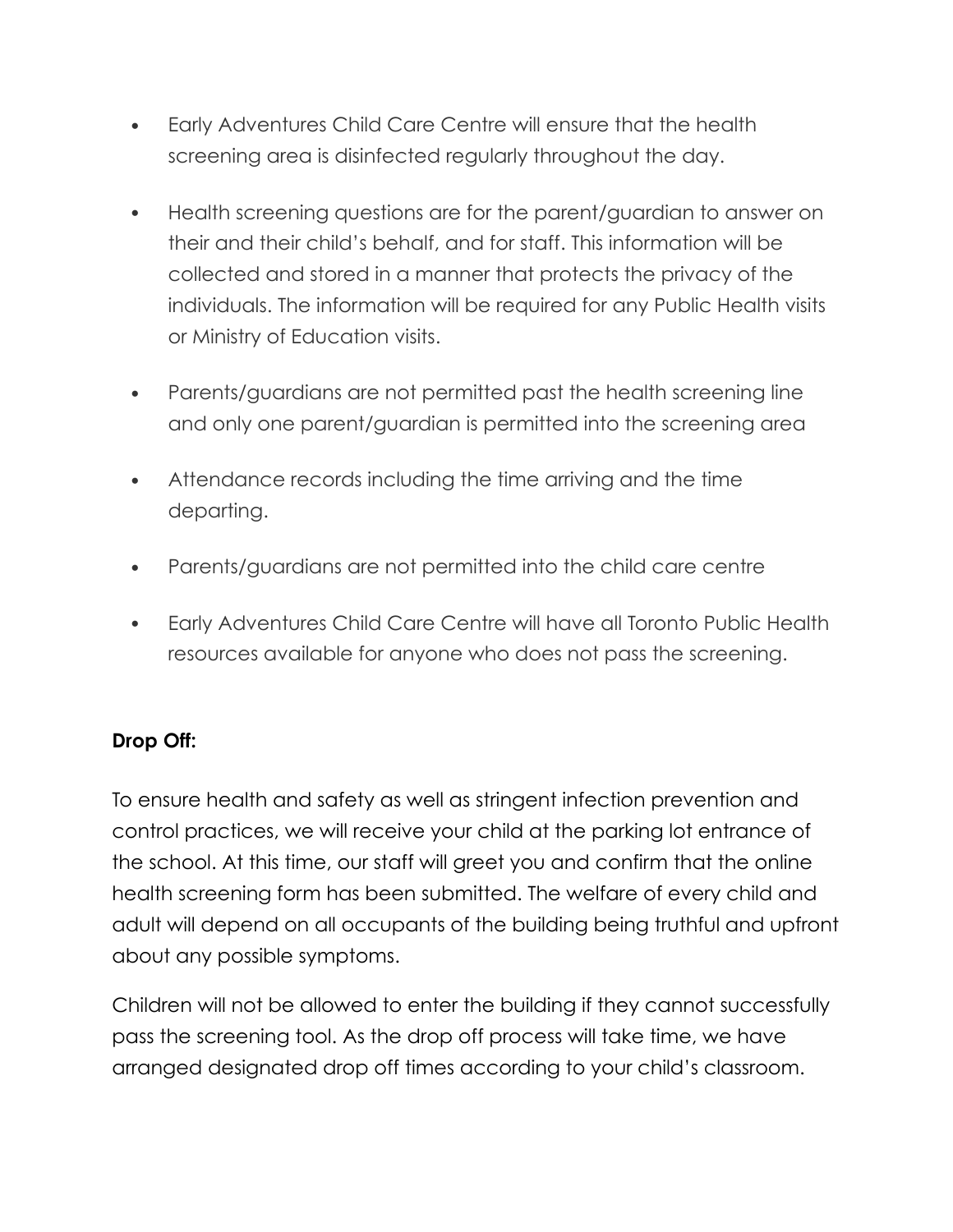This ensures there is not an influx of parents and families waiting at screening areas during drop off times.

#### **Morning drop off times will be as follows:**

**Kindergarten 7:30 A.M - 8:00 A.M** 

#### **School Age 7:30 A.M - 8:00 A.M**

*(Children who arrive after 8:00 will not be accepted as the designated screening time will have passed. If a schoolage or kindergarten child will not be attending the morning session, families must submit the online screening form by 10:00 A.M in order to be accepted in the after school session.)* 

#### **Preschool 8:00 A.M - 8:45 A.M**

#### **Toddler 8:00 A.M - 8:45 A.M**

*(Children who arrive after 8:45 A.M will not be accepted as the designated drop off time will have passed. Unless you have an authorized appointment)* 

# **Screening Procedure:**

Every morning parents, their children and child care staff will be screened prior to entry by asking about the following:

Staff and Employees are required to complete online screening prior to entry to Early Adventures each day. Upon arrival, all staff and employees must physically "check in" that screening has been completed prior to entry. Staff and employees who have not completed online screening will be required to self- screen in person at the screening area.

Every morning parents, their children and child care staff will be screened prior to entry by asking about the following:

• **1.) A) Does your child or anyone in your household have any of the following new or worsening symptoms in the last 5 or 10 days\*\* ?**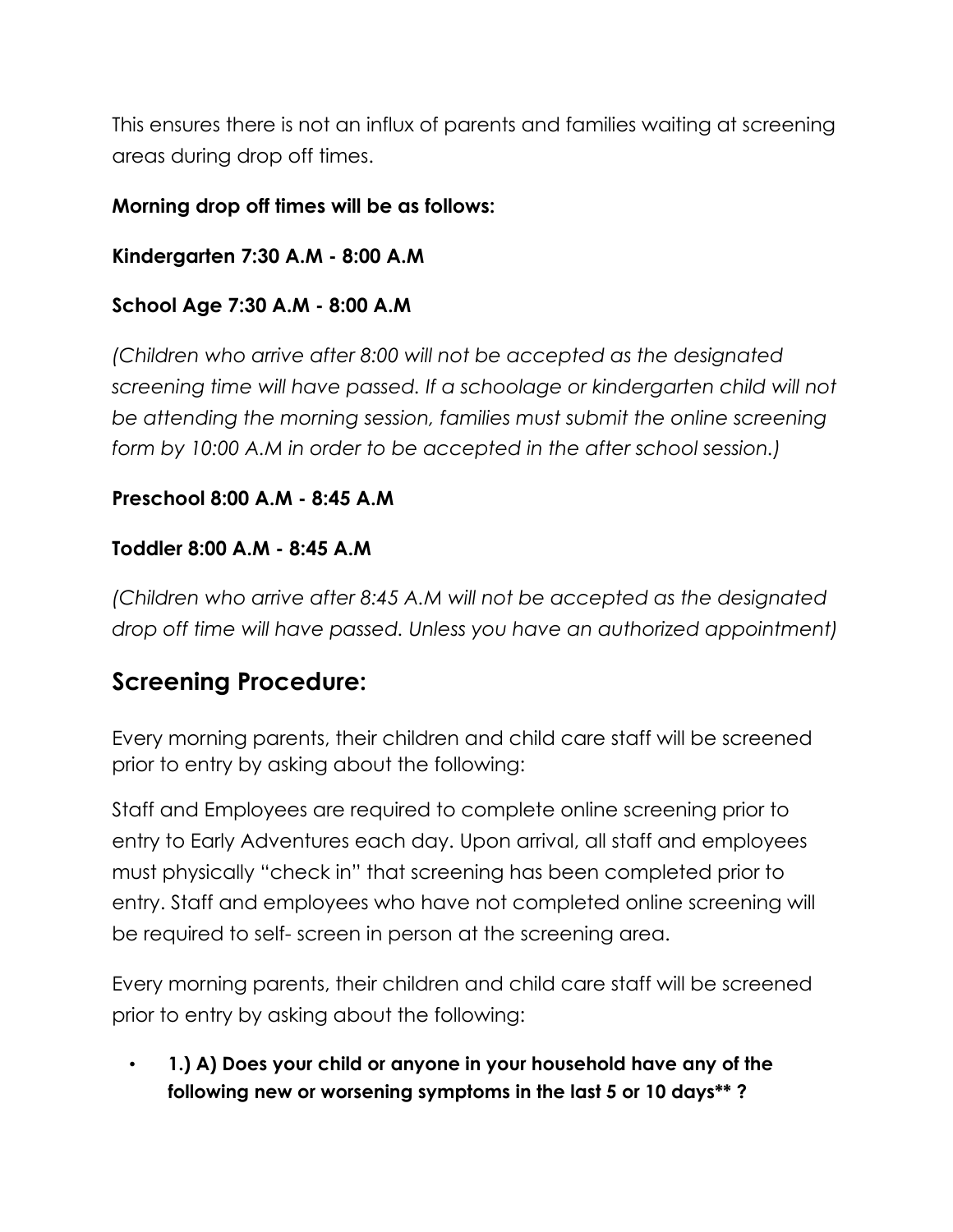







• **1.) B) Does anyone in your household have 2 or more of these new or worsening symptoms in the last 5 or 10 days\*\* ?**



- *• \*\*use 5 days if the child is fully vaccinated or under the age of 11, use 10 days if the child is partially vaccinated, unvaccinated and over the age of 12\*\**
- *• If the symptoms s from a known health condition that gives them the symptom select "No". If the symptom is new, different or getting worse, select "Yes"*
- *• If there is mild tiredness, sore muscles or joins within 48 hours after a Covid-19 vaccine, select "No". If longer than 48 hours select "Yes"*
- *• Anyone who is sick or has any symptoms of illness, should stay home and seek assessment from their health care provider if needed.*

#### **IF "YES" TO QUESTION 1) A & B, STAY HOME AND SELF ISOLATE. + YOUR HOUSE-HOLD INCLUDING SIBLINGS MUST SELF ISOLATE, REGARDLESS OF VACCINATION STATUS.**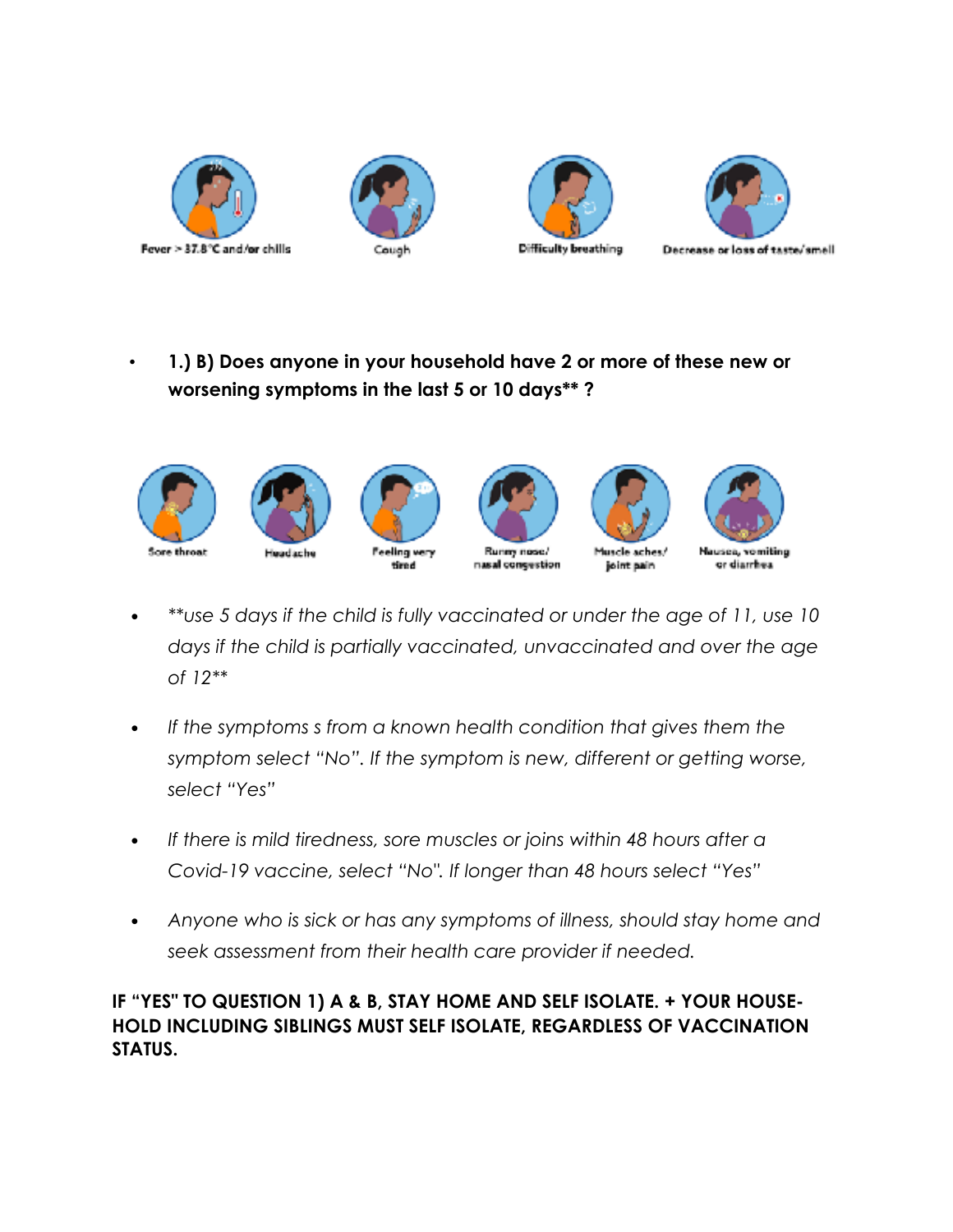## **2.) Has the child or anyone in your household had a positive Covid-19 test or been told to stay home and self isolate?**

*If you had a positive test or live with someone who is isolating or awaiting test results select "yes". If "yes" stay home and self-isolate.* 

*If you had a confirmed COVID-19 infection within 90 days\*\*\* select "No"* 

#### 3**.) in the last 14 days has the child travelled outside of Canada?**

*If "yes" follow federal quarantine travel rules* 

*\*Fully vaccinated means 14 days or more after getting a second dose of a two dose COVID-19 vaccine series or one dose of a single dose series. Or as defined by the Ontario Ministry of Health\** 

*\*Use 5 days: If the person is fully vaccinated or 11 years or younger.* 

*Use 10 days: If they are 12 years or older and not fully vaccinated; or immune compromised.* 

*.\*\*\*Confirmed COVID-19 infection within 90 days means: if tested positive within 90 days on a Rapid Antigen, or a PCR test AND completed self-isolation. Then do not need to self- isolate if someone in the home has symptoms.* 

Any staff or child who fails the screening will not be allowed to enter Early Adventures Child Care Centre. These people will be encouraged to self-isolate for 10 days.

Every employee, child and necessary visitor must be screened prior to being admitted into the program.

Employees confirming completion of screening and escorting the children to their program must complete hand hygiene (hand washing or hand sanitizing), be wearing a mask and practise hand sanitization between each child/adult before moving on to the next child.